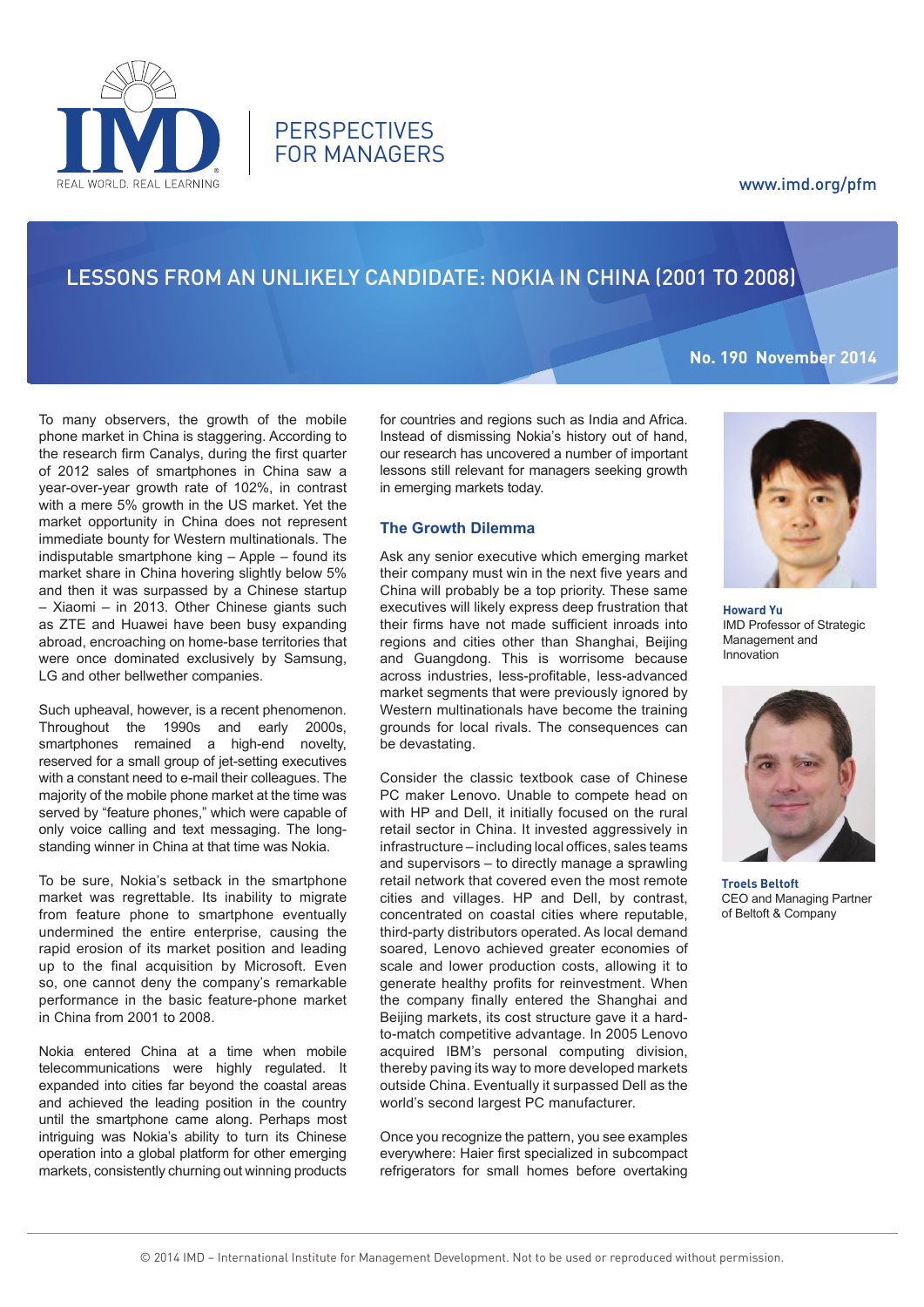

*Western multinationals cannot wait for emerging segments to become attractive and then hope to sell their existing products there.*

*"In a complex organization like Nokia, who you know is far more important than what is written on paper. You've got to understand the motivation of your counterparts, their fears and their hopes."* 

 *David Ho*

Whirlpool as the world's largest home appliance manufacturer; Sany began focusing on low-end concrete machinery before acquiring German company Putzmeister to expand overseas; Wahaha initially developed its soda business focusing entirely on rural village consumers before confronting Coke and Pepsi in Shanghai.

The implication is clear. Western multinationals cannot wait for emerging segments to become attractive and then hope to sell their existing products there. They must grow alongside the seemingly unattractive but rising market to preempt emerging competitors in the future.

While this logic is simple, executing the strategy is far from straightforward. The Chinese government still exerts a critical influence across some sectors of the economy. To make meaningful progress in an emerging sector, it is essential to manage all local stakeholders, not just regular suppliers and customers. And to sustain the momentum, the strategic initiative must be profitable. No company can fund an unprofitable venture indefinitely, so it must find ways to reintegrate its activities to wring out profits even in a seemingly low-margin market. Finally, the local requirements of the new target group usually differ from the company's existing customers. To grow alongside the new sector, the company must delay standardization and instead embrace practices that it would normally shun in other mature markets. A deep trust between managers on the ground and corporate headquarters is therefore paramount.

### **Lessons from Nokia**

Nokia sold its first product in China through its Hong Kong-based distributor in the 1970s. By early 2000, the firm cemented its leading position as China's top provider in telecom network infrastructure and mobile phones. Nokia split half a whopping 64% market share with Motorola while local handset producers only accounted for a meager 2%. But from 2001 to 2003, when the industry started to boom, Nokia's market share kept sliding despite growing sales. During this period, hundreds of domestic handset producers were making "Shanzhai" phones – cell phones manufactured by unauthorized small-scale factories. Some of these Shanzhai phone makers were quite innovative, introducing features like dual SIM cards, loud speakers, built-in radios or even flashlights for rural dwellers. By the summer of 2003, domestic mobile phone manufacturers were making a killing, having grabbed 43% of the market while Nokia's and Motorola's shares were reduced to 32%. The prospects for network business were equally gloomy. A strict regulatory regime coupled with new competition from local rivals such as Huawei and ZTE made the industry extremely challenging. But in a dramatic move, Nokia redirected its Chinese operation and later became the market leader in the country, leaving behind Motorola, which never recovered its former status.

#### **Enlisting a cross-cultural leader**

In 2004 Nokia appointed David Ho as the president for Greater China, responsible for its local businesses and strategies. Ho was raised in China (Hong Kong) but spent his early career working for several US multinationals where he developed an appreciation of the subtle cultural differences. After joining Nokia China in 2001 as senior vice president, he spent much of his time building strong ties between corporate headquarters and local subsidiaries, dedicating nearly three months to meeting people in the China office and the headquarters. "In a complex organization like Nokia, who you know is far more important than what is written on paper. You've got to understand the motivation of your counterparts, their fears and their hopes." Ho explained.

Headquarters also set the tone. At Nokia, only three countries had a country president – China, India and the US. CEO Jorma Ollila traveled to China at least three times a year. When in China, he would spend a day at the local office in Beijing and then meet separately with dozens of people in the company's local business operations, listening to them talk about what they were working on, what their pain points were, who their competitors were and so on. During one such visit, he realized that there were several competitors that Nokia had to address quickly. Ollila would also talk with local Chinese officials to understand the government's plans to develop China's economy and how it was making telecommunications more accessible for its citizens. It takes conversations like that to fully appreciate the threats and opportunities in the country.

#### **Cleaning up the house**

At the time, Nokia China was involved in four joint ventures: two for the handset business and two in networks. They were all set up at different times and responsible for particular geographic markets with diverse local partners. They all had their own manufacturing facilities and sales functions. But there was little cross-coordination: There was duplication in the management system and the joint ventures were competing for sales with Nokia's own sales force. Ho recalled, "Some customers had three different sales teams knocking on their doors – two from our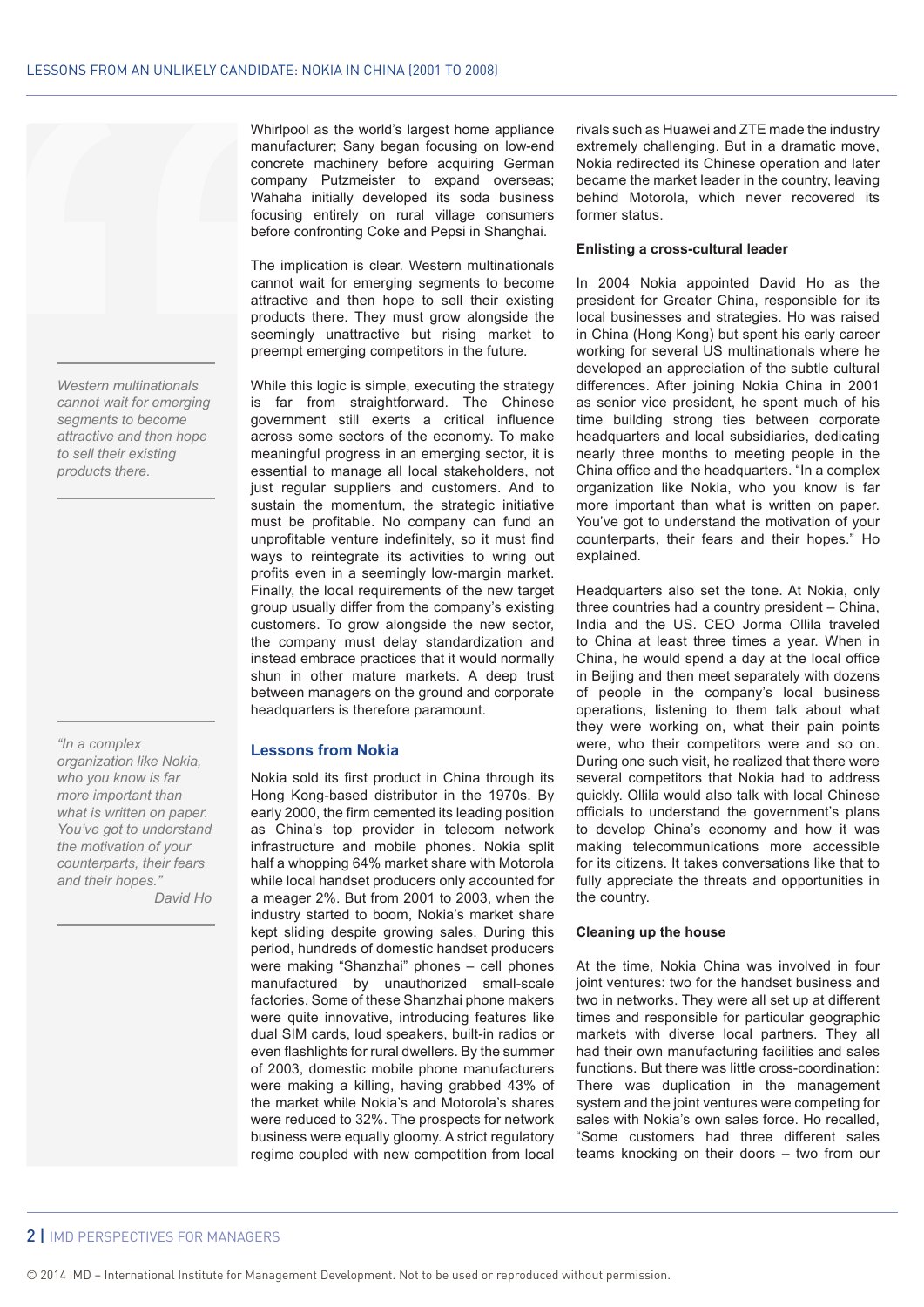joint ventures and one from ourselves. This could not work. We were fighting for margins against each other and it was simply too confusing for our customers."

Nokia began a rigorous campaign to merge the four joint ventures into one. Negotiating with the Chinese partners, Ho's team learned that short-term financial pay-off was not necessarily the primary concern. Local government officials were usually evaluated based on their ability to generate employment and economic growth in the area that they controlled. They worried most about the ability of these individual ventures to sustain growth over the long run. Nokia thus helped them to see that it was in their own interest to follow the company's lead. Nokia argued that consolidating these joint ventures would allow Nokia China to offer both network services and mobile products under one entity, thereby reducing the business risk previously faced by the individual ventures. Further, by surveying existing customers, the Nokia China team compiled a detailed analysis that demonstrated the root cause of many unsuccessful projects. By convincing the local partners that it was to everyone's benefit to consolidate the sales function, Nokia was able to separate sales from the local joint ventures. However, the company was careful to set up a fair internal price transfer so that any business improvement would also be reflected in the financial results of the local partners, which were now only responsible for manufacturing. Nokia China eventually consolidated the four local ventures into one and later became the majority shareholder with over 70% ownership. Ho explained, "You really can't do this overnight, but by offering something tangible to your counterpart from day one and building a reputation of fair play, we were able to cut out a lot of inefficiency and move to where we wanted to be."

#### **Shifting the center of gravity**

Margins in the industry were coming down year after year. At the time, Nokia was only taking advantage of the cheap labor in China to assemble the final products, yet it would have seemed logical to source components locally instead of relying on foreign imports. The problem was that the products were engineered in Europe so the components required were supplied by other European manufacturers. But importing these foreign components for final assembly prevented Nokia from achieving the level of cost

and efficiency it required to stay competitive in China where local rivals were doing everything locally. "We knew the local brands could only compete on price, we wanted to beat them at their own game," Ho said.

A key turning point came when Nokia moved the design – and the related R&D center – of its entrylevel handset from Copenhagen to Beijing. With 40% to 45% of Nokia's annual sales generated by the entry-level segment, this radical shift brought Nokia important long-term advantages. Understandably, the relocation plan met with fierce resistance in Europe. Managers voiced concerns regarding quality and intellectual property rights. Several executives even threatened to resign if the plan moved forward. But the discussion continued. Whenever CEO Ollila or other senior executives traveled to China, the China team took them to the local marketplace and showed them handsets made by local manufacturers, explaining how the "unique" Chinese features were attractive to local consumers. Ho recalled, "Seeing is believing. We took our CEO and the global leaders away from the comfort of Beijing and traveled to rural areas and small towns to meet local retailers." Timing was also critical. By 2004 local companies had gained up to 45% of the Chinese handset market share. More critically, many of the leading domestic players were not from coastal cities, like the high-tech companies; they were local electronics companies based in the rural markets and they were rapidly gaining ground and building strong positions in the local area. Nokia had to act fast.

#### **Unflinching pragmatism**

By the end of 2004, Nokia China had built a complete value chain for the local operation: product development, sourcing, manufacturing, marketing, sales and services. This enabled the team to keep a close eye on local competitors and quickly react to the market environment based on its continually improved understanding of customer needs.

Through first-hand, in-field market research in rural cities, the Nokia team discovered that its Chinese competitors hired a lot of merchandise support staff on the ground but typically gave them little support. When it emulated the local strategy, Nokia provided its 7,000+ merchandise staff with an IT system, and each staff member monitored four or five shops to capture the daily sales volume across different brands and models.

*A key turning point came when Nokia moved the design of its entrylevel handset from Copenhagen to Beijing.* 

*By 2004, many of the leading domestic players were rapidly gaining ground and building strong positions in the local area. Nokia had to act fast.*